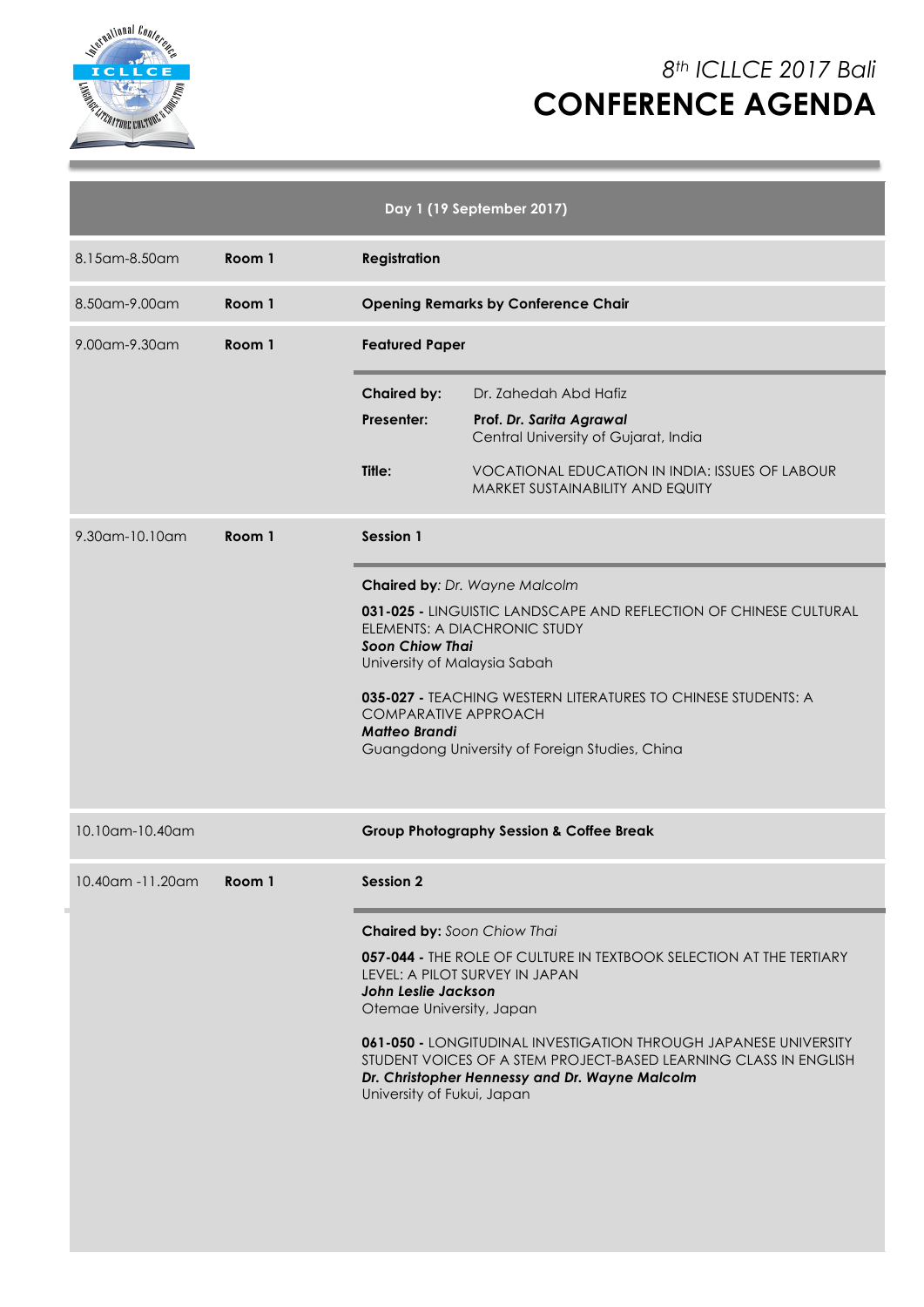

# *8th ICLLCE 2017 Bali* **CONFERENCE AGENDA**

| 11.20am -12.00pm  | Room 1                  | Session 3                                                                                                                                                                                                                                                                                                                                                                                                                                                                               |
|-------------------|-------------------------|-----------------------------------------------------------------------------------------------------------------------------------------------------------------------------------------------------------------------------------------------------------------------------------------------------------------------------------------------------------------------------------------------------------------------------------------------------------------------------------------|
|                   |                         | Chaired by: Prof. Dr. Busaya Virakul<br>022-019 - MODALITY IN LEGAL TRANSLATION: A CASE STUDY OF OMANI<br><b>CONSTITUTION</b><br>Prof. Dr. Mohammed Farghal<br>Kuwait University<br>075-057 - TERRORISM AS A VIOLATION OF HUMAN RIGHTS: A SOCIO-LEGAL<br>STUDY OF TERRORISM ACTS IN THE PERSPECTIVE OF INTERNATIONAL<br>HUMANITARIAN LAW AND HUMAN RIGHTS<br>Dr. Aulia Rosa Nasution<br>Universitas Medan Aera, Indonesia                                                               |
| 12.00pm - 12.40pm | Room 1                  | <b>Session 4</b>                                                                                                                                                                                                                                                                                                                                                                                                                                                                        |
|                   |                         | Chaired by: Prof. Dr. Mohammed Farghal<br>012-014 - THE IMPROVEMENT OF SOCIAL INTERACTION AND MODIFIED<br>BEHAVIOR (ISOMOKAKU) LEARNING MODEL QUALITY BY APPLYING THE<br>SPIRITUAL, EMOTIONAL, SOCIAL AND PHYSICAL-BASED (SESSOSIF)<br><b>COMMUNICATION</b><br>Suyahman<br>UNS Surakarta, Indonesia<br>049-039 - HUMAN RESOURCE DEVELOPMENT FOR SUSTAINABLE<br>DEVELOPMENT OF ASEAN COUNTRIES<br>Prof. Dr. Busaya Virakul<br>National Institute of Development Administration, Thailand |
| 12.40pm-1.40pm    | <b>Hotel Restaurant</b> | Lunch                                                                                                                                                                                                                                                                                                                                                                                                                                                                                   |
| 1.40pm-2.20pm     | Room 1                  | Session 5                                                                                                                                                                                                                                                                                                                                                                                                                                                                               |
|                   |                         | Chaired by: Dr. Low Chee Soon<br>044-033 - PURSUIT OF IDENTITY BY THE PROTAGONISTS IN UNTOUCHABLE AND<br>HAIRY APE: PERPETUAL SUFFERINGS OF THE DOWNTRODDEN<br>Fiza Jefreen<br>Canadian University of Bangladesh<br>067-053 - HECTOR: LOSER LEADER IN THE ILIAD<br>Nattapat Pattana<br><b>Burapha University, Thailand</b>                                                                                                                                                              |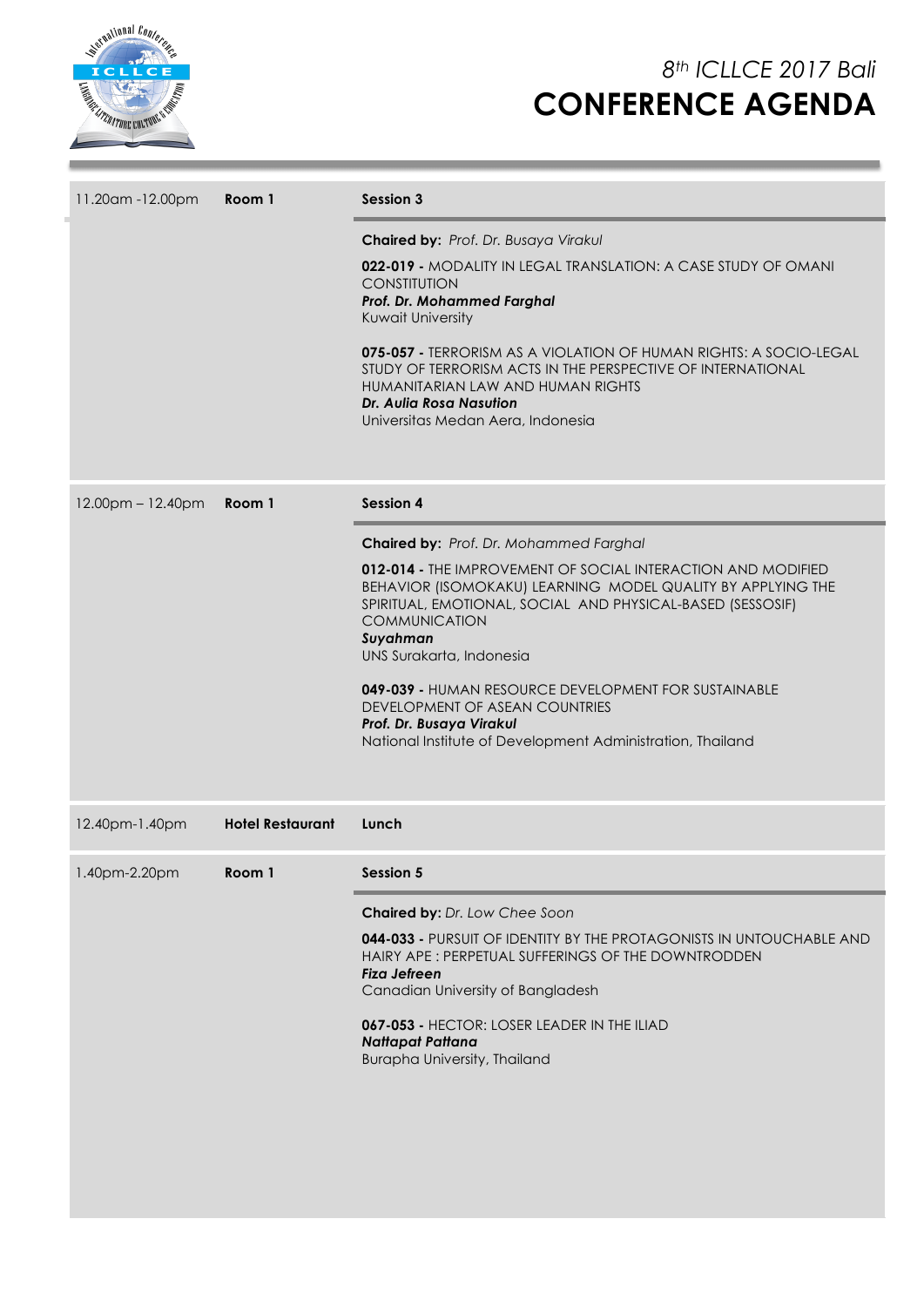

# *8th ICLLCE 2017 Bali* **CONFERENCE AGENDA**

| 2.20pm-3.20pm | Room 1 | Session 6                                                                                                                                                                                                                                |
|---------------|--------|------------------------------------------------------------------------------------------------------------------------------------------------------------------------------------------------------------------------------------------|
|               |        | <b>Chaired by: Nattapat Pattana</b>                                                                                                                                                                                                      |
|               |        | 009-009 - LEARNING MATHEMATICAL FLEXIBILITY IN A CONSTRUCTIVIST 5E<br><b>MODEL</b>                                                                                                                                                       |
|               |        | Dr. Low Chee Soon<br>KDU University College, Malaysia                                                                                                                                                                                    |
|               |        | <b>046-035 -</b> QURAN IN THE HERITAGE INTERPRETATIONS AND CONTEMPORARY<br>INTERPRETATIONS: AN INTEGRATION OF NAQLI AND AQLI APPROACH<br>Dr. Ayad Najeeb Abdullah<br>Universiti Sains Islam, Malaysia                                    |
|               |        | <b>006-005 -</b> VALIDATING THE HEALTH ASSET CATEGORIES OF A COMPETENCY-<br><b>BASED FRAMEWORK FOR HEALTH EDUCATION IN NEW ZEALAND PRIMARY</b><br>AND INTERMEDIATE SCHOOLS<br>Dr. Rachel Williams<br>University of Auckland, New Zealand |
| 3.20pm-4.00pm | Room 1 | Afternoon Coffee Break & Networking                                                                                                                                                                                                      |
|               |        | <b>END OF DAY 1</b>                                                                                                                                                                                                                      |

|                   | Day 2 (20 September 2017)                         |
|-------------------|---------------------------------------------------|
| 7.45 am - 8.00 am | Gather at Pullman Legian Bali Nirwana Hotel Lobby |
| 8.00am-9.00am     | Journey to Taman Ayun Temple                      |
| $9.00$ am-10.00am | Arrival and Sightseeing at Taman Ayun Temple      |
| 10.00am-11.00am   | Journey to Tanah Lot Temple                       |
| 11.00am-12.00pm   | Arrival and Sightseeing at Tanah Lot Temple       |
| 12.00am-1.00pm    | Journey to Krisna Artshop                         |
| 1,00am-2.00pm     | Shopping at Krisna Artshop                        |
| 2.00pm            | Drop off at Pullman Lobby                         |
|                   | <b>END OF DAY 2</b>                               |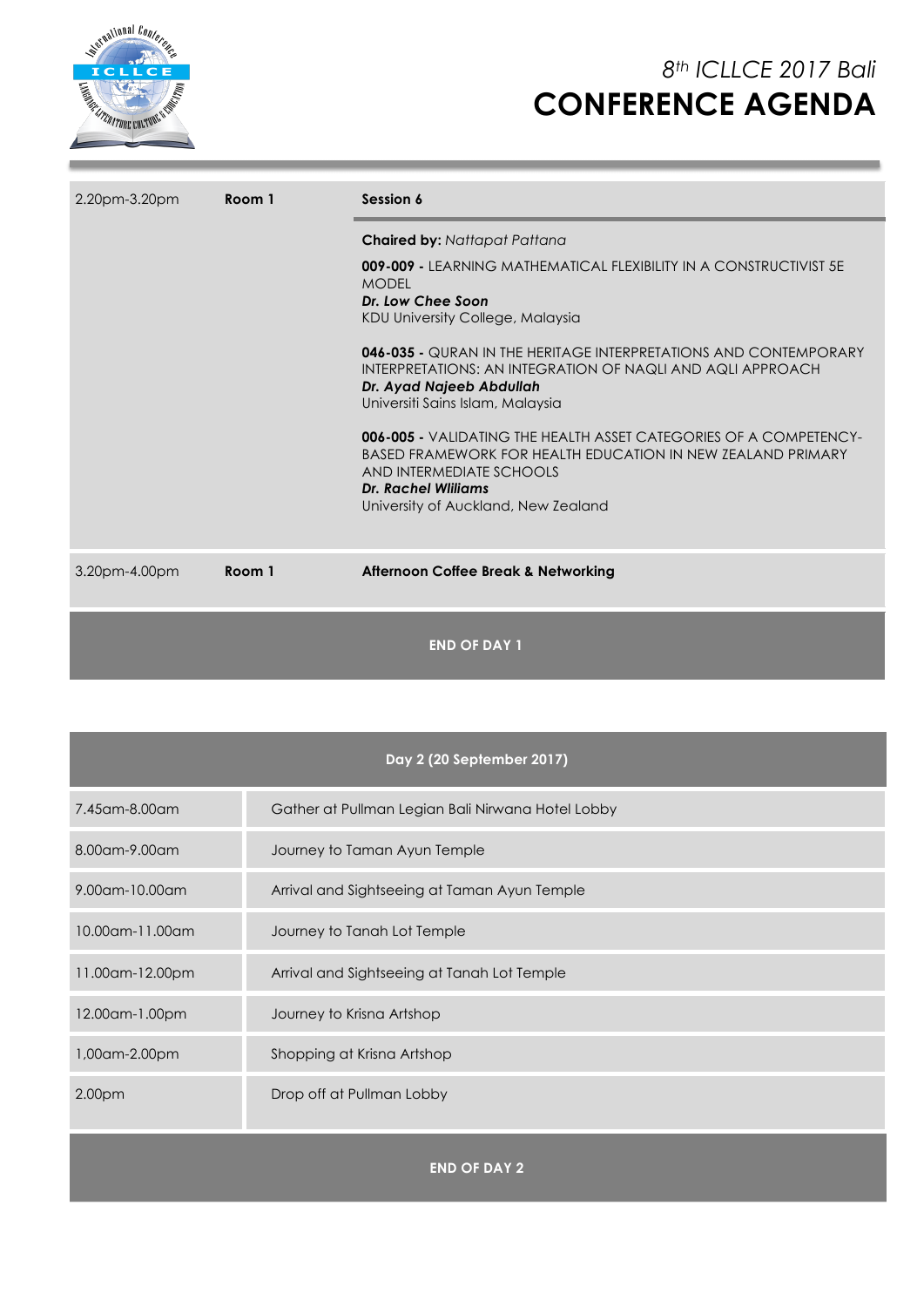

## *8th ICLLCE 2017 Bali* **GENERAL INFORMATION**

**1.** 8th ICLLCE 2017 will be held on 19-20 September 2017 at the following venue:

**Pullman Legian Bali Nirwana Hotel** 1 Melasti Bali 80361 **LEGIAN, INDONESIA**

## **2. Registration**

- The registration desk will commence operations at 8.15am and shall be manned by the conference secretariat throughout the day.
- The conference kit (including ID tags, certificates and proceedings CD-ROM) may only be collected if full payment has been made.
- Participants who have registered under the student category may be asked to show their original Student ID cards before collecting their conference kits.
- Participants are encouraged to inform the secretariat in advance if they are planning to skip any of the days or parts of the event. This is to ensure that all resources being allocated optimally and to avoid wastage.

#### **3. Oral Presentation Sessions**

- Papers must be presented in the sequence shown in the schedule above without any breaks in between.
- Each presenter will be allocated **20 minutes** for to present a paper.
- At least **5 minutes** out of this time must be allocated for Q&A and/or discussion with the audience, preferably at the end of the presentation.
- Featured papers will be given an extra **10 minutes** in addition to the initial 20 minutes. Presenters will be informed via email if their respective papers have been selected.
- Any swapping of slots, even if mutually agreed between presenters, must be approved by the secretariat.

## **4. Coffee Breaks and Lunch**

- All refreshments will be served outside the conference hall during the break times shown in the schedule.
- A set lunch will be served at the hotel restaurant on the first day. Participants are required to display their conference identification tags in order to be seated.

## **5. Session Chairs**

Session chairs have been selected from among those who have volunteered during the online registration process. If there are no volunteers available in a particular session, one of the participants will be appointed to chair the session. Some of the main responsibilities of a session chair include:

- Welcoming and introducing the session's presenters,
- Announcing the titles of each presentation,
- Ensuring that presenters adhere to the time limit given and;
- Facilitating Q&A sessions.

Each session chairperson will be awarded a **special certificate of appreciation** by the conference chair.